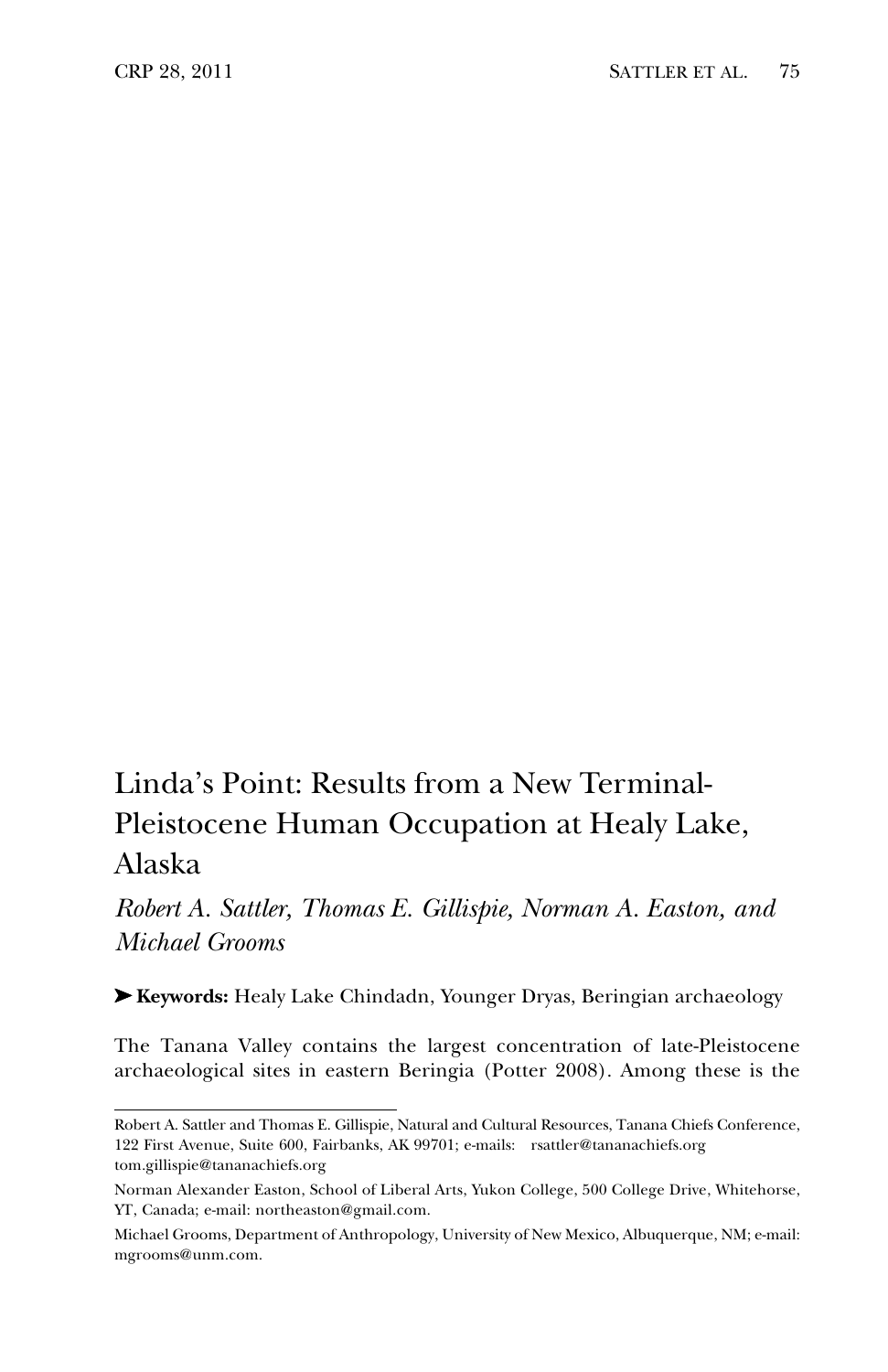Healy Lake Village site, the first in Alaska to produce artifacts associated with dates greater than 13,000 CALYBP, and the type-site for the Chindadn Complex (Cook 1969, 1996). Cook regards Chindadn as a single component, loosely constrained between 9200 and 13,300 CALYBP. Discordant dates and uncertain relationships between excavation levels cloud this interpretation (Erlandson et al. 1991). Recent research at Linda's Point, an adjacent site of similar age, is now providing an opportunity to reexamine Healy Lake Chindadn.

Linda's Point lies 1.7 km southeast of the Village site. Whereas the Village site occupies a low peninsula projecting into the lake, Linda's Point rests on three narrow terracettes ascending a hill rising directly from the shoreline. Sediments consist of 65–80 cm of sandy loess, underlain by 10–15 cm of sand above frost-shattered bedrock. Ventifacts on bedrock indicate an erosional unconformity created by katabatic winds during the Delta and Donnelly glacial intervals (Reger et al. 2008). The modern soil is a cryocrept, and thin paleosols occur at depths of 35–60 cm.

In 2010, we excavated 51 systematic tests (50 by 50 cm) spaced at 10-m intervals, of which 18 produced buried cultural material. Vertical distribution of lithics provided evidence of three components, consistent with the Village sequence. The upper component (0–25 cm) is similar to Cook's late-Holocene Athabascan assemblage; the middle component (25–40 cm) resembles his mid-Holocene Transitional assemblage; and the lower component (≥40 cm) appears stratigraphically equivalent to the Chindadn complex.

Four tests produced artifacts at ≥40 cm, including three 1-by-1-m units. Unit 17 yielded a hearth at 40–48 cm below surface, characterized by fire-reddened loess and a lens of wood charcoal with soot-blackened pebbles. Associated with the hearth are a red jasper flake and a calcined bone fragment. The hearth is isolated from the overlying components by 15 cm of sterile loess, and extends laterally beyond our one-meter sampling unit. A split sample of wood charcoal from the hearth gave radiocarbon dates of  $11,050 \pm 60$  (Beta-293543) and  $11,150 \pm 60$  RCYBP (Beta-293544). One-sigma calibrated ages are  $13,110-$ 12,980 and 13,090–12,880 CALYBP, respectively (Reimer et al. 2004). We believe most cultural materials recovered from ≥40 cm below surface are correlative to these dates, based upon presence of green chert artifacts found in three units. A biface of this chert found in Test 46 at 40–50 cm below surface is a Chindadn-like preform. Tools made of a similar material occur in the Chindadn levels of the Village site.

The Chindadn-age component at Linda's Point may be contemporary with major shifts in human population and tool kits in eastern Beringia. Potter (2008) hypothesizes that human population may have peaked at 13,000– 14,000 CALYBP, an interval of technological diversity, followed by a precipitous population decline at 12,000–13,000 CALYBP, a period when microblade technology predominated. The age range of the Linda's Point hearth spans this 13,000 CALYBP threshold. It also corresponds to a period of Northern Hemisphere temperature instability marking the transition from the warmer Allerød to the cooler Younger Dryas, dated 12,800–13,200 CALYBP (Steffensen et al. 2008). Several other terminal-Pleistocene occupations in the Tanana drainage radiocarbon date to within 2σ of this critical era, including Upward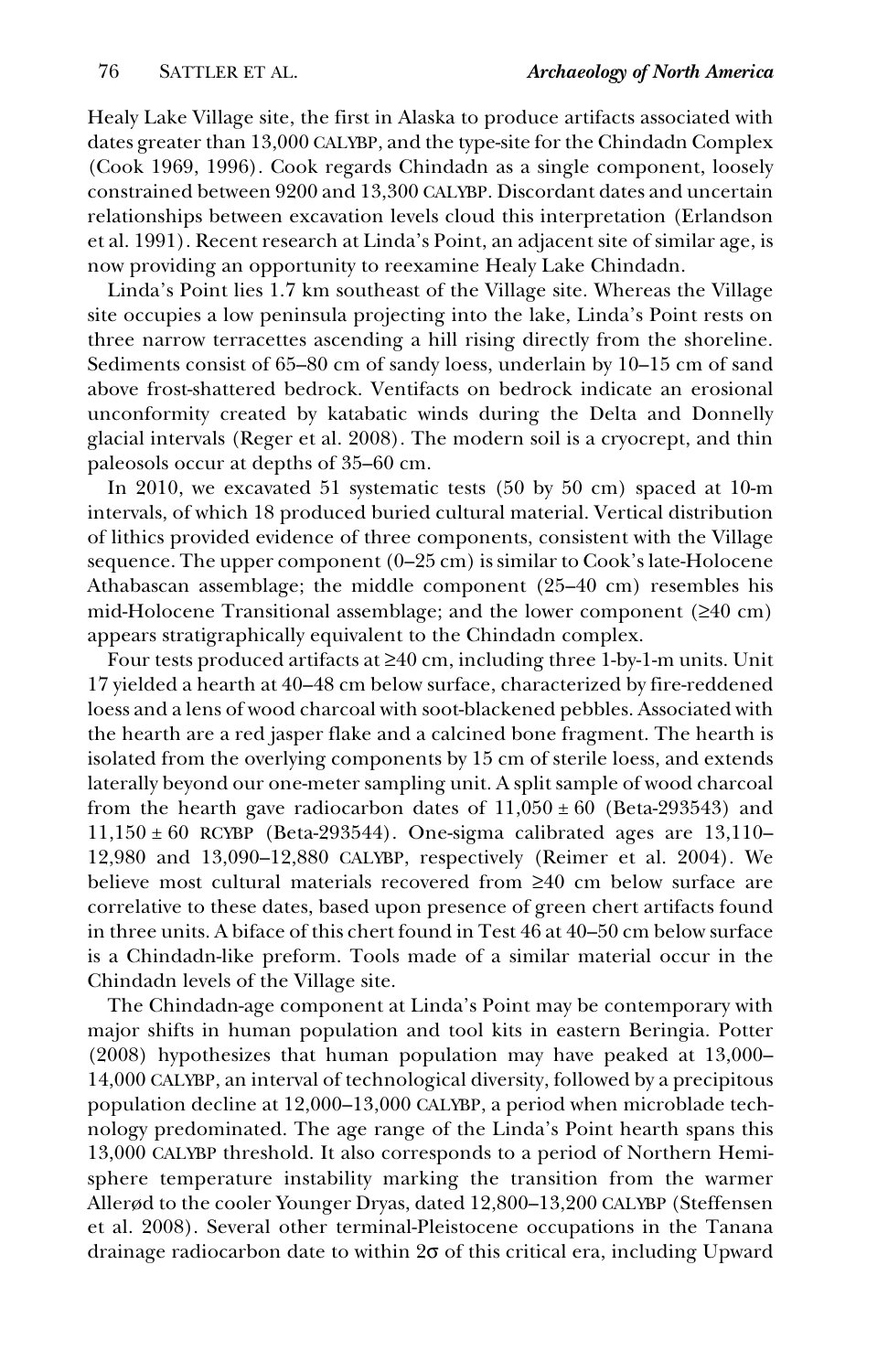Sun River (C1), Walker Road (C1), and Dry Creek (C1) (Potter 2008; Potter et al. 2011).

A recent pollen proxy record from Lost Lake, in the upper Tanana lowlands, gives evidence of biome fluctuation at the 13,000 CALYBP threshold (Tinner et al. 2006). There, *Salix* abundance rose sharply at 13,500–14,500 CALYBP, declined concurrent with a *Betula* increase, and then stabilized c.13,000–13,200 CALYBP. Dated *Salix* charcoal from hearths at Swan Point (14,000 CALYBP; Holmes 2011) and Upward Sun River (13,200 CALYBP; Potter 2008) bracket the decline. Temporal concordance among these events may reflect causal linkages.

Opposing such linkage is a proxy study that concludes no Younger Dryas event occurred in central Alaska (Kokorowski et al. 2008). This implies no climatic fluctuation occurred at the 13,000 CALYBP boundary sufficient to drive human population and technological events. We find this result questionable since the eastern Beringian records, ranked as chronologically reliable by the study's authors, split evenly between those records that show a Younger Dryas signal and those that do not. Additionally, the central Alaskan proxies used have only a multi-century scale temporal resolution, too coarse to model a climate oscillation that lasted c. 800 years (Steffensen et al. 2008: Figure 2). Set against this background, ongoing research at Linda's Point promises to expand to our understanding of the Chindadn complex and its paleoenvironmental context.

We thank the Linda's Point landowners (Josephine Beaver, Sam and Susan Freese), the Healy Lake Traditional Council, the Bureau of Indian Affairs and Tanana Chiefs Conference for making this research possible. We are also grateful to our 2010 field crew: Nick Jarman, Amy Krull, John Grieve, Evie Combs, and Raquel Derry. Support is appreciated from JoAnn and Corey Polston, Fred and Paul Kirsteatter, Jr. and E. James Dixon. Special thanks go to John P. Cook for sharing his original field data.

## **References Cited**

Cook, J. P. 1969 The Early Prehistory of Healy Lake. Unpublished Ph.D. dissertation, Department of Anthropology, University of Wisconsin.

——— 1996 Healy Lake. In *American Beginnings: the Prehistory and Paleoecology of Beringia*, edited by F. H. West, pp. 323–27. University of Chicago Press, Chicago.

Erlandson, J. R., R. Walser, H. Maxwell, N. Bigelow, J. Cook, R. Lively, C. Adkins, D. Dodson, A. Higgs, and J. Wilber 1991 Two Early Sites of Eastern Beringia: Context and Chronology in Alaskan Interior Archaeology. *Radiocarbon* 33(1):46–53.

Holmes, C. E. 2011 The Beringian and Transitional Periods in Alaska: Technology of the East Beringian Tradition as Viewed from Swan Point. In *From the Yenisei to the Yukon: Interpreting Lithic Assemblage Variability in Late Pleistocene/Early Holocene Beringia*, edited by T. Goebel and I. Buvit, pp. 179–91. Texas A & M University Press, College Station.

Kokorowski, H. D., P. M. Anderson, C. J. Mock, and A. V. Lozhkin 2008 A Re-evaluation and Spatial Analysis of Evidence for a Younger Dryas Climatic Reversal in Beringia. *Quaternary Science Reviews* 27:1710–22.

Potter, B. A. 2008 Radiocarbon Chronology of Central Alaska: Technological Continuity and Economic Change. *Radiocarbon* 50(2):181–204.

Potter, B. A., J. D. Irish, J. D. Reuther, C. Gelvin-Reymiller, and V. T. Holliday 2011 A Terminal Pleistocene Child Cremation and Residential Structure from Eastern Beringia. *Science* 331:1058–62.

Reger, R. D., D. S. P. Stevens, and D. N. Solie 2008 Surficial Geology of the Alaska Highway